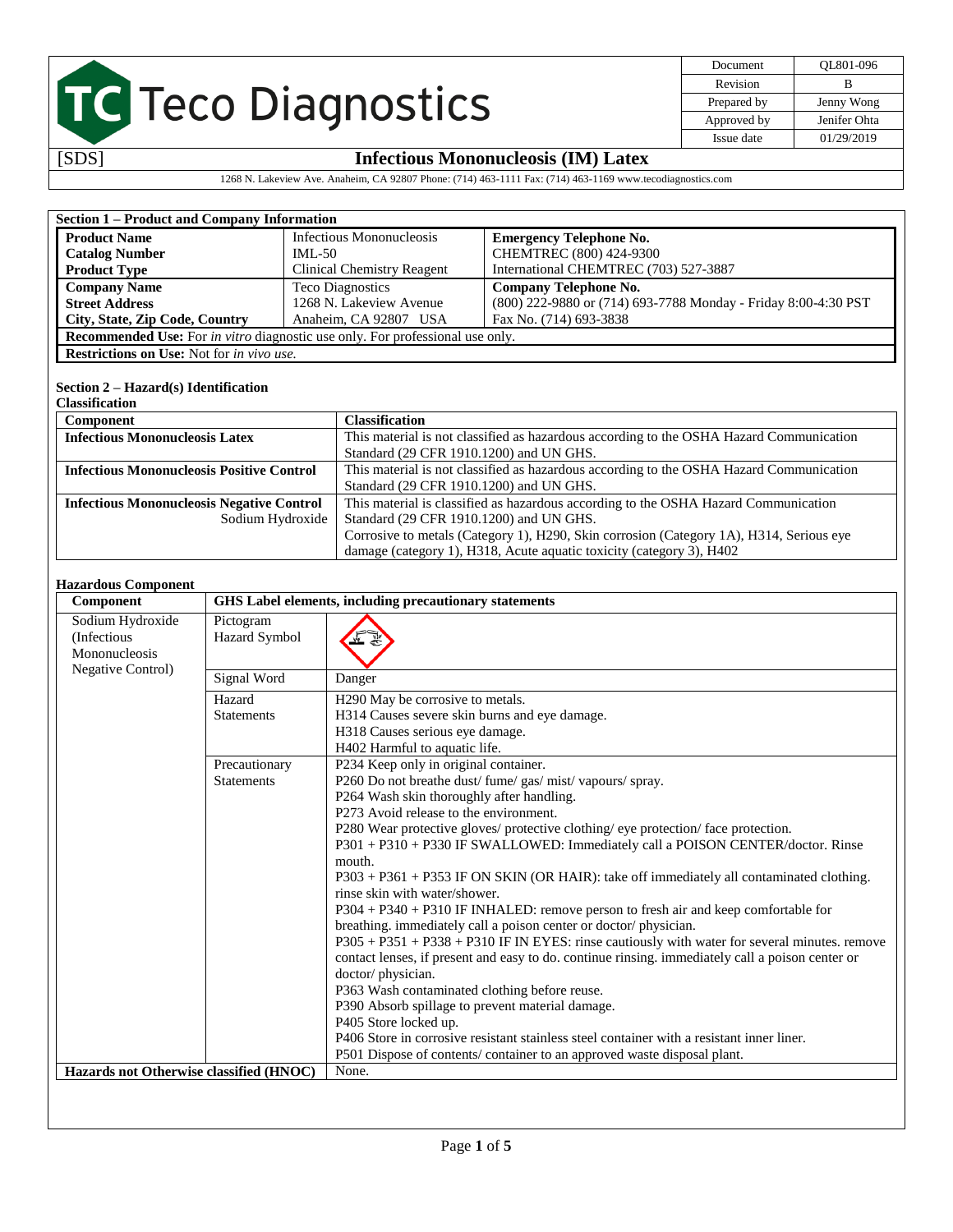| Document    | OL801-096    |
|-------------|--------------|
| Revision    | R            |
| Prepared by | Jenny Wong   |
| Approved by | Jenifer Ohta |
| Issue date  | 01/29/2019   |

## [SDS] **Infectious Mononucleosis (IM) Latex**

1268 N. Lakeview Ave. Anaheim, CA 92807 Phone: (714) 463-1111 Fax: (714) 463-1169 www.tecodiagnostics.com

| Section 3 – Composition/Information on Ingredients |         |                                                                             |                   |  |
|----------------------------------------------------|---------|-----------------------------------------------------------------------------|-------------------|--|
| <b>Component</b>                                   | Type    | Chemical Concentration or % (Based on dried weight at time of impregnation) | $\mathsf{ICAS}$ # |  |
| Infectious Mononucleosis                           | Mixture | 10% Sodium Hydroxide                                                        | 1310-73-2         |  |
| Negative Control                                   |         |                                                                             |                   |  |

#### **Section 4 – First Aid Measures**

| <b>General Advice</b> | Consult a physician. Show this safety data sheet to the doctor in attendance. Move out of dangerous area.           |  |  |
|-----------------------|---------------------------------------------------------------------------------------------------------------------|--|--|
| <b>Ingestion</b>      | Do NOT induce vomiting. Never give anything by mouth to an unconscious person. Rinse mouth with water. Consult a    |  |  |
|                       | physician.                                                                                                          |  |  |
| <b>Inhalation</b>     | If breathed in, move person into fresh air. If not breathing, give artificial respiration. Consult a physician.     |  |  |
| <b>Skin Contact</b>   | Take off contaminated clothing and shoes immediately. Wash off with soap and plenty of water. Consult a physician.  |  |  |
| <b>Eve Contact</b>    | Rinse thoroughly with plenty of water for at least 15 minutes and consult a physician. Continue ringing eyes during |  |  |
|                       | transport to hospital.                                                                                              |  |  |

#### **Section 5 – Fire-fighting Measures**

**Extinguishing Media**

Use water spray, alcohol-resistant foam, dry chemical or carbon dioxide.

**Specific Hazards**

No data available.

**Special protective equipment and advice for fire-fighters**

Wear self-contained breathing apparatus for firefighting if necessary.

### **Section 6 – Accidental Release Measures**

### **Personal precautions, protective equipment and emergency procedures**

Use personal protective equipment. Avoid dust formation. Avoid breathing vapors, mist or gas. Ensure adequate ventilation. Remove all sources of ignition. Avoid breathing dust. Evacuate personnel to safe areas. Beware of vapors accumulating to form explosive concentrations. Vapors can accumulate in low areas.

For personal protection see section 8.

#### **Environmental precautions**

Prevent further leakage or spillage if safe to do so. Do not let product enter drains. Discharge into the environment must be avoided.

### **Methods and materials for containment and cleaning up**

Contain spillage, and then collect with non-combustible absorbent material, (e.g. sand, earth, diatomaceous earth, vermiculite) and place in container for disposal according to local / national regulations (see section 13).

### **Section 7 – Handling and Storage**

#### **Handling**

Avoid contact with skin and eyes. Avoid formation of dust and aerosols. Further processing of solid materials may result in the formation of combustible dusts. The potential for combustible dust formation should be taken into consideration before additional processing occurs. Provide appropriate exhaust ventilation at places where dust is formed. Avoid inhalation of vapor or mist. Keep away from sources of ignition - No smoking. Take measures to prevent the buildup of electrostatic charge.

**Storage**

Store at 2-8ºC in the original container and protect from sunlight. Keep container tightly closed when not in use.

### **Section 8 – Exposure Controls / Personal Protection**

| <b>Components with workplace control parameters</b> |              |                              |                                                                                  |
|-----------------------------------------------------|--------------|------------------------------|----------------------------------------------------------------------------------|
| <b>Chemical Name</b>                                | <b>Value</b> | <b>Control Parameter</b>     | <b>Basis</b>                                                                     |
| Sodium                                              | <b>TWA</b>   | $2.000000$ mg/m <sup>3</sup> | USA. Occupational Exposure Limits (OSHA) - Table Z-1 Limits for Air Contaminants |
| Hydroxide                                           | C            | 2.000000 mg/m <sup>3</sup>   | USA. ACGIH Threshold Limit Values (TLV).                                         |
| CAS# 1310-73-2                                      |              |                              | Remarks: Upper Respiratory Tract irritation, Eye Irritation, Skin Irritation     |
|                                                     | C            | $2 \text{ mg/m}^3$           | USA. ACGIH Threshold Limit Values (TLV)                                          |
|                                                     |              |                              | Remarks: Upper Respiratory Tract irritation, Eye Irritation, Skin Irritation     |
|                                                     | C            | $2.000000$ mg/m <sup>3</sup> | USA. NIOSH Recommended Exposure Limits.                                          |
|                                                     |              |                              |                                                                                  |

#### **Engineering Controls**

Handle in accordance with good industrial hygiene and safety practice. Wash hands before breaks and at the end of workday.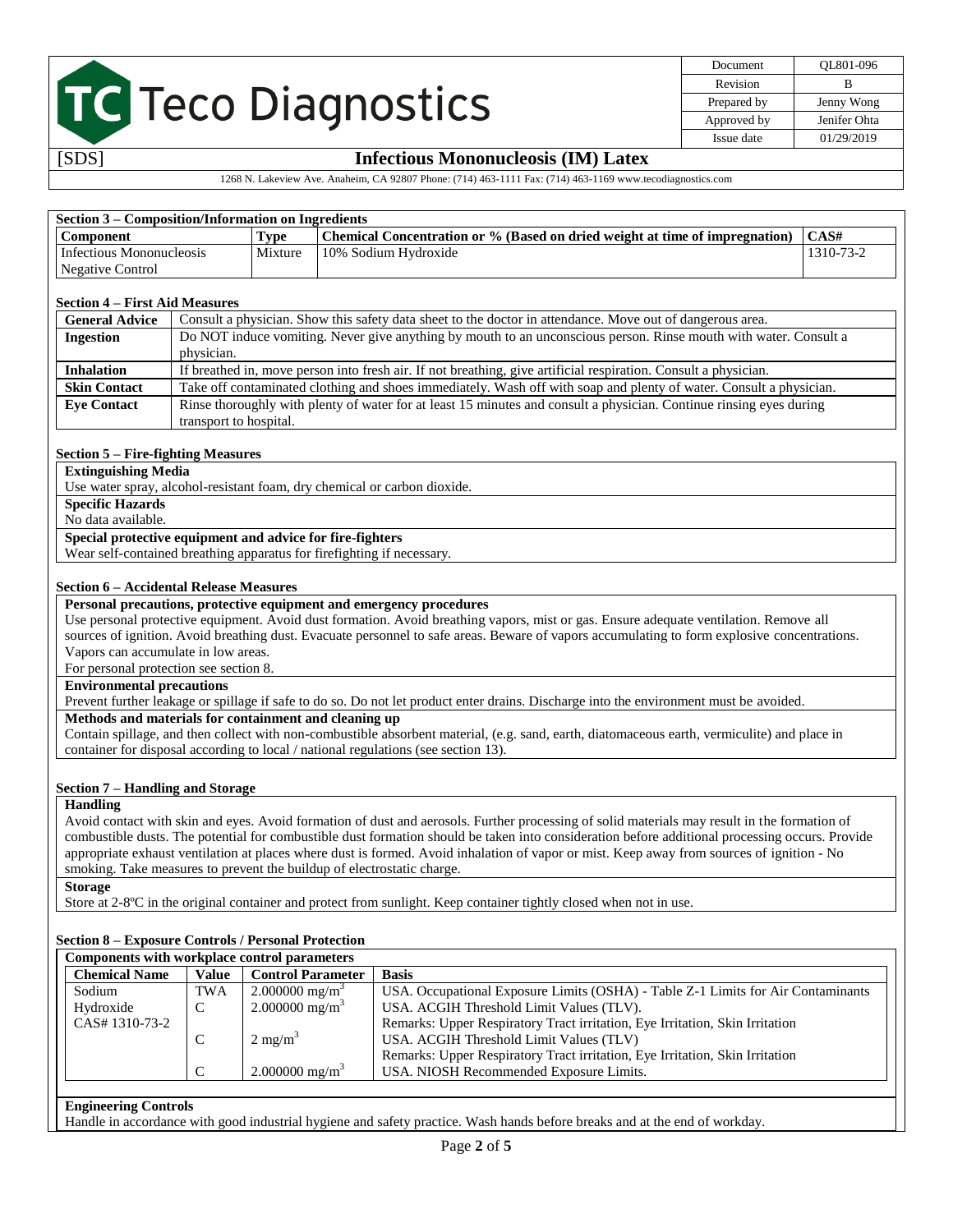| Document    | OL801-096    |
|-------------|--------------|
| Revision    | в            |
| Prepared by | Jenny Wong   |
| Approved by | Jenifer Ohta |
| Issue date  | 01/29/2019   |

## [SDS] **Infectious Mononucleosis (IM) Latex**

## 1268 N. Lakeview Ave. Anaheim, CA 92807 Phone: (714) 463-1111 Fax: (714) 463-1169 www.tecodiagnostics.com

| <b>Personal Protective Equipment</b> |                                                                                     |  |
|--------------------------------------|-------------------------------------------------------------------------------------|--|
| <b>Respiratory Protection</b>        | Respiratory protective equipment is not required where adequately ventilated.       |  |
| <b>Hand Protection</b>               | Wear chemical-resistant, impervious gloves                                          |  |
| <b>Eve Protection</b>                | Safety glasses with side shields recommended.                                       |  |
| <b>Protective Clothing</b>           | Wear a lab coat.                                                                    |  |
| Other protective equipment           | Ensure the eyewash station and/or safety shower/wash is located near the work area. |  |

#### **General Hygiene Measures**

Handle in accordance with good industrial hygiene practice. After handling the product, remove gloves using proper glove removal technique (without touching outer surface of glove), and dispose gloves according to applicable laws and good laboratory practices. Wash hands thoroughly. Also wash hands before eating, smoking, using the lavatory, and at end of the work period.

#### **Section 9 – Physical and Chemical Properties**

| Appearance                                          | Infectious Mononucleosis Latex: White milky liquid      |
|-----------------------------------------------------|---------------------------------------------------------|
|                                                     | Infectious Mononucleosis Positive Control: Clear liquid |
|                                                     | Infectious Mononucleosis Negative Control: Clear liquid |
| Odor                                                | N/A                                                     |
| Odor threshold                                      | N/A                                                     |
| pH                                                  | N/A                                                     |
| Melting point / freezing point                      | N/A                                                     |
| Initial boiling point and boiling range             | N/A                                                     |
| <b>Flash point</b>                                  | N/A                                                     |
| <b>Evaporation rate</b>                             | N/A                                                     |
| <b>Flammability</b>                                 | N/A                                                     |
| <b>Upper/lower flammability or explosion limits</b> | N/A                                                     |
| Vapor pressure                                      | N/A                                                     |
| Vapor density                                       | N/A                                                     |
| <b>Relative density</b>                             | N/A                                                     |
| <b>Solubility</b>                                   | N/A                                                     |
| Partition coefficient: n-octanol/water              | N/A                                                     |
| <b>Auto-ignition Temperature</b>                    | N/A                                                     |
| <b>Decomposition Temperature</b>                    | N/A                                                     |
| <b>Viscosity</b>                                    | N/A                                                     |

#### **Section 10 – Stability and Reactivity.**

| <b>Reactivity</b>                         | Reacts with serum                                                                  |
|-------------------------------------------|------------------------------------------------------------------------------------|
| <b>Chemical stability</b>                 | Stable under recommended storage conditions as indicated in section 7.             |
| <b>Possibility of hazardous reactions</b> | No data available                                                                  |
| <b>Conditions to avoid</b>                | No data available                                                                  |
| Incompatible materials                    | Strong oxidizing agents, Strong reducing agents, Organic materials                 |
| <b>Hazardous decomposition products</b>   | Hazardous decomposition products formed under fire conditions. - No data available |

#### **Section 11 – Toxicological Information Route of Entry/Exposure** Skin contact, eye contact

| Route of Entry/Exposure          |                                                                | SKIII COMACI, EVE COMACI |                 |                                                                                        |  |
|----------------------------------|----------------------------------------------------------------|--------------------------|-----------------|----------------------------------------------------------------------------------------|--|
| <b>Effects of acute exposure</b> |                                                                |                          |                 |                                                                                        |  |
| <b>Skin contact</b>              |                                                                | May cause irritation.    |                 |                                                                                        |  |
| Eye contact                      |                                                                | May cause irritation.    |                 |                                                                                        |  |
| Ingestion                        |                                                                |                          |                 | May be harmful if ingested. May irritate mucous membranes and upper respiratory tract. |  |
| <b>Inhalation</b>                |                                                                |                          |                 | May cause irritation to mucous membranes and upper respiratory tract.                  |  |
|                                  | No information available<br><b>Effects of chronic exposure</b> |                          |                 |                                                                                        |  |
| <b>Toxicity:</b>                 |                                                                |                          |                 |                                                                                        |  |
| <b>Component</b>                 | <b>Chemical</b>                                                | <b>Acute Toxicity</b>    | <b>Chronic</b>  | <b>Other Information</b>                                                               |  |
|                                  |                                                                |                          | <b>Toxicity</b> |                                                                                        |  |
| Infectious                       | Sodium Hydroxide                                               | No data available        | N <sub>o</sub>  | <b>RTECS: WB4900000</b>                                                                |  |
| Mononucleosis                    |                                                                |                          | information     | Material is extremely destructive to tissue of the mucous                              |  |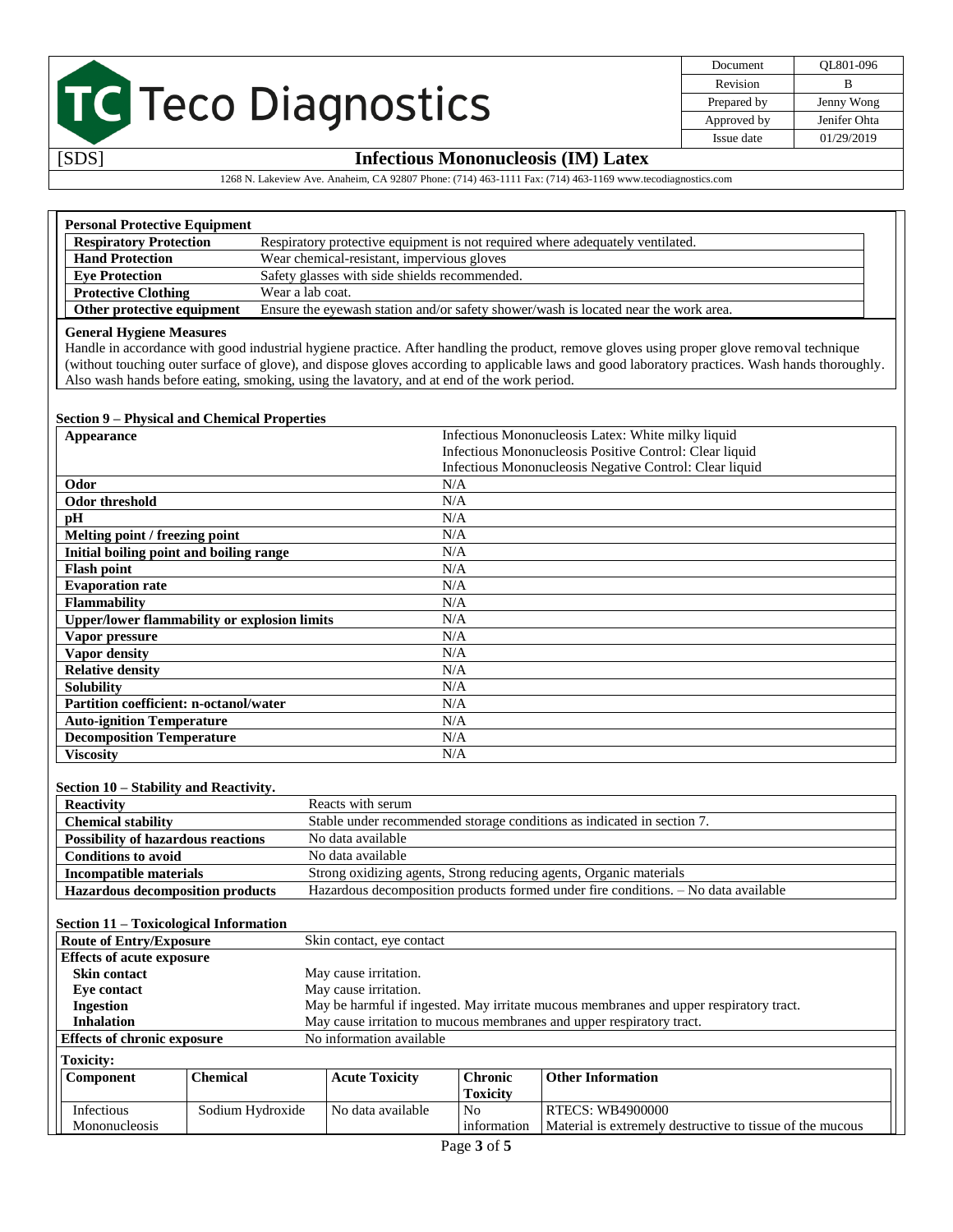| Document    | OL801-096    |
|-------------|--------------|
| Revision    | в            |
| Prepared by | Jenny Wong   |
| Approved by | Jenifer Ohta |
| Issue date  | 01/29/2019   |

# [SDS] **Infectious Mononucleosis (IM) Latex**

1268 N. Lakeview Ave. Anaheim, CA 92807 Phone: (714) 463-1111 Fax: (714) 463-1169 www.tecodiagnostics.com

|                 | Negative Control |                                     | available | membranes and upper respiratory tract, eyes, and skin. to<br>the best of our knowledge, the chemical, physical, and<br>toxicological properties have not been thoroughly<br>investigated. |
|-----------------|------------------|-------------------------------------|-----------|-------------------------------------------------------------------------------------------------------------------------------------------------------------------------------------------|
| Carcinogenicity |                  |                                     |           |                                                                                                                                                                                           |
| IARC            |                  |                                     |           | No component present at levels greater than or equal to 0.1% is identified as a carcinogen or potential carcinogen by IARC.                                                               |
| <b>ACGIH</b>    |                  |                                     |           | No component present at levels greater than or equal to 0.1% is identified as a carcinogen or potential carcinogen by ACGIH.                                                              |
| <b>NTP</b>      |                  |                                     |           | No component present at levels greater than or equal to 0.1% is identified as a carcinogen or potential carcinogen by NTP.                                                                |
| <b>OSHA</b>     |                  |                                     |           | No component present at levels greater than or equal to 0.1% is identified as a carcinogen or potential carcinogen by OSHA.                                                               |
|                 |                  |                                     |           | To the best of our knowledge, the chemical, physical and toxicological properties have not been thoroughly investigated.                                                                  |
|                 |                  | Section 12 – Ecological Information |           |                                                                                                                                                                                           |

| <b>Ecotoxicity</b>                          |                                        |                                                                                                                         |                                                                                                                                                 |
|---------------------------------------------|----------------------------------------|-------------------------------------------------------------------------------------------------------------------------|-------------------------------------------------------------------------------------------------------------------------------------------------|
| Component                                   | <b>Chemical</b>                        | <b>Toxicity to fish mortality</b>                                                                                       | Toxicity to daphnia and other aquatic invertebrates                                                                                             |
| Infectious                                  | Sodium Hydroxide                       | LC50 - Gambusia affinis (mosquito                                                                                       | EC50 - Daphnia magna (Water flea) - 40.38 mg/l - 48 h                                                                                           |
| Mononucleosis                               |                                        | fish) - $125 \text{ mg/l}$ - 96 h                                                                                       |                                                                                                                                                 |
| <b>Negative Control</b>                     |                                        | LC50 - Oncorhynchus mykiss                                                                                              |                                                                                                                                                 |
|                                             |                                        | $(rainbow trout) - 45.4 mg/l - 96 h$                                                                                    |                                                                                                                                                 |
|                                             |                                        |                                                                                                                         |                                                                                                                                                 |
| <b>Persistence and degradability</b>        |                                        |                                                                                                                         |                                                                                                                                                 |
| No information available                    |                                        |                                                                                                                         |                                                                                                                                                 |
| <b>Bio-accumulative potential</b>           |                                        |                                                                                                                         |                                                                                                                                                 |
| No information available                    |                                        |                                                                                                                         |                                                                                                                                                 |
| <b>Mobility in soil</b>                     |                                        |                                                                                                                         |                                                                                                                                                 |
| No information available                    |                                        |                                                                                                                         |                                                                                                                                                 |
| Other adverse effects                       |                                        |                                                                                                                         |                                                                                                                                                 |
| No information available                    |                                        |                                                                                                                         |                                                                                                                                                 |
| Water hazard class                          |                                        |                                                                                                                         |                                                                                                                                                 |
| No information available                    |                                        |                                                                                                                         |                                                                                                                                                 |
|                                             |                                        |                                                                                                                         |                                                                                                                                                 |
| <b>Section 13 – Disposal Considerations</b> |                                        |                                                                                                                         |                                                                                                                                                 |
|                                             | Waste residues and methods of disposal |                                                                                                                         |                                                                                                                                                 |
|                                             |                                        |                                                                                                                         | This product has to be disposed in accordance with applicable regional, national and local laws and regulations. Surplus and non-recyclable     |
|                                             |                                        | components should be taken to a licensed waste disposal contractor for disposal.                                        |                                                                                                                                                 |
| <b>Contaminated Packaging</b>               |                                        |                                                                                                                         |                                                                                                                                                 |
|                                             |                                        |                                                                                                                         | Waste packaging should be recycled; however, since empty containers may retain some product residues, they should be taken to an approved waste |
|                                             |                                        | handling site or given to a licensed waste disposal contractor for recycling or disposal, if recycling is not possible. |                                                                                                                                                 |
|                                             |                                        |                                                                                                                         |                                                                                                                                                 |
| <b>Section 14 – Transport Information</b>   |                                        |                                                                                                                         |                                                                                                                                                 |
|                                             |                                        | Component: Infectious Mononucleosis Negative Control - Sodium Hydroxide                                                 |                                                                                                                                                 |

| <b>UN Number</b>              | 1823                                                                                       |
|-------------------------------|--------------------------------------------------------------------------------------------|
| UN Proper shipping name       | Sodium hydroxide, solid                                                                    |
| <b>Transport hazard class</b> |                                                                                            |
| Packing group                 | П                                                                                          |
| <b>Environmental hazard</b>   | No information available                                                                   |
|                               | Not applicable<br>Transport in bulk according to Annex II of MARPOL 73/78 and the IBC Code |
| <b>DOT</b> (USA)              | UN number: 1823 Class: 8 Packing group: II                                                 |
|                               | Proper shipping name: Sodium hydroxide, solid                                              |
|                               | Reportable Quantity (RQ): 1000 lbs                                                         |
|                               | Poison Inhalation Hazard: No                                                               |
| <b>IMDG</b>                   | None.                                                                                      |
| <b>IATA</b>                   | UN number: 1823 Class: 8 Packing group: II                                                 |
|                               | Proper shipping name: Sodium hydroxide, solid                                              |
| <b>Special precautions</b>    | None                                                                                       |